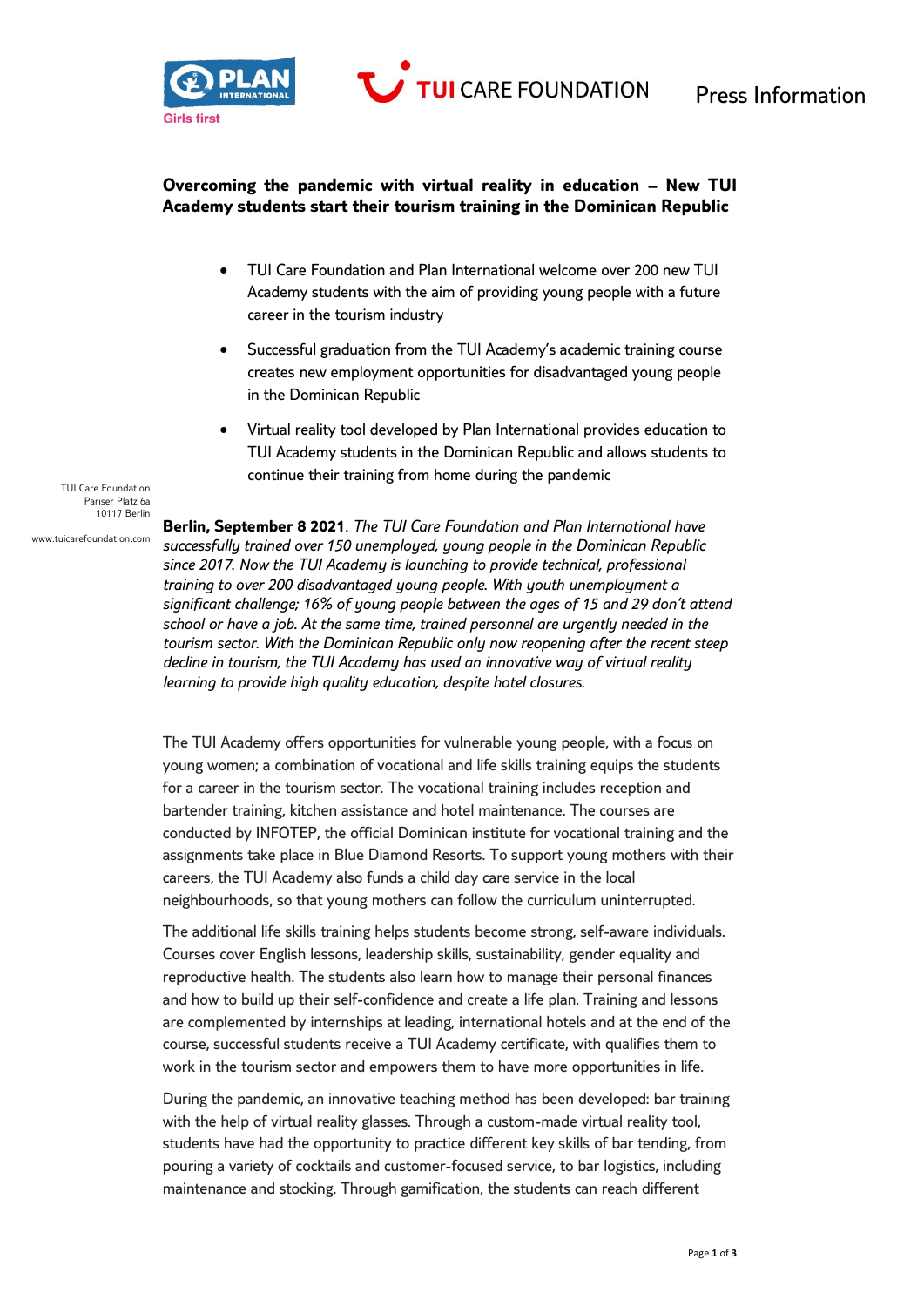

**TUI CARE FOUNDATION** 

levels and teachers can review, comment and provide feedback to improve their skills. As well as offering training to students whilst hotels are closed, the virtual reality tool will also be used in the future to support students in a flexible and interactive way.

In addition, the experiences of the first phase of the TUI Academy Dominican Republic will be used to further optimise the programme. The network of hotels will be expanded so that more internships and contracts can be offered and an alumni network of TUI Academy students has been established, to help select and guide new students.

Alexander Panczuk, Executive Director of the TUI Care Foundation explains: "The TUI Academy Dominican Republic is a flagship project of the TUI Care Foundation's international education strategy. We strongly believe in the transformative power of tourism to benefit local communities and promote economic development. The key to development is education and therefore we're creating training opportunities for young people in the tourism sector."

TUI Care Foundation Pariser Platz 6a 10117 Berlin

www.tuicarefoundation.com

Virginia Sanchez, Director of Plan International Dominican Republic: "There are many training programmes placing young people into jobs. However, the TUI Academy is a unique response to other aspects in life that are required for young people to get out of poverty: life skills so that they can take better decisions; empowerment so that they can get organised and demand for their rights; relevant information to avoid unwanted pregnancies. This is why, for Plan International, the TUI Academy is not just matching a young person with a job, but providing the opportunities, tools and guidance to ensure a different path in life, where they can succeed and thrive".

The TUI Academy Dominican Republic is one of six academies currently running worldwide. The TUI Care Foundation's programme offers educational and vocational training and aims to empower disadvantaged young people through personal development and life skills training, tourism-related training, internships and career guidance.

## *About the TUI Care Foundation*

Building on the potential of tourism as a force for good, the TUI Care Foundation supports and initiates partnerships and projects which create new opportunities and contribute to thriving communities all over the world. Connecting holidaymakers to good causes, it supports education and training opportunities for young people; promotes the protection of the natural environment in holiday destinations; and helps local communities to thrive sustainably and benefit from tourism. The TUI Care Foundation works globally and acts locally - it builds on strong partnerships with local and international organisations to create meaningful and long-lasting impact. The TUI Care Foundation was founded by TUI, the world's leading tourism business, and is based in the Netherlands.